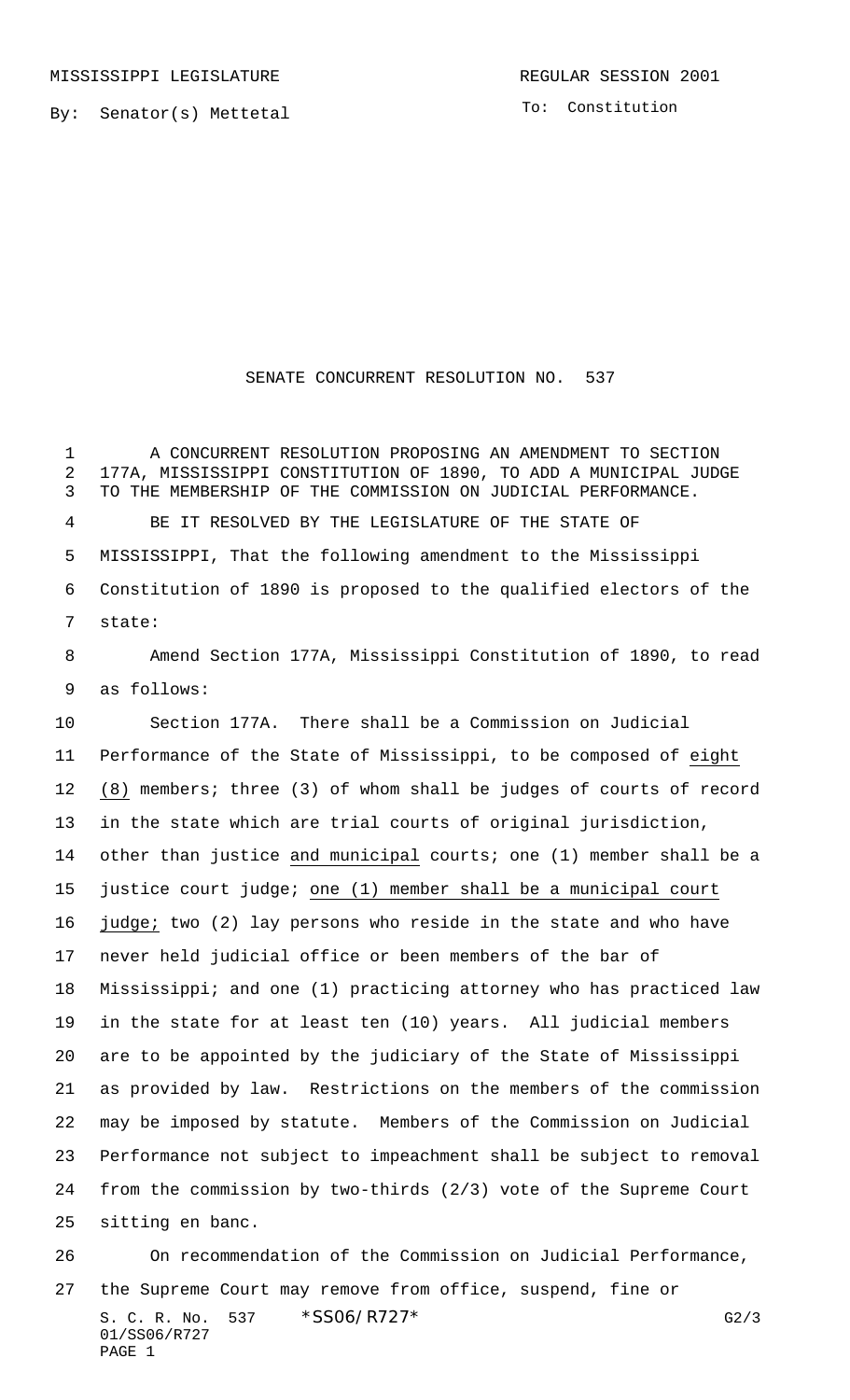publicly censure or reprimand any justice or judge of this state for: (a) actual conviction of a felony in a court other than a court of the State of Mississippi; (b) willful misconduct in office; (c) willful and persistent failure to perform his duties; (d) habitual intemperance in the use of alcohol or other drugs; or (e) conduct prejudicial to the administration of justice which brings the judicial office into disrepute; and may retire involuntarily any justice or judge for physical or mental disability seriously interfering with the performance of his duties, which disability is or is likely to become of a permanent character.

 A recommendation of the Commission on Judicial Performance for the censure, removal or retirement of a justice of the Supreme Court shall be determined by a tribunal of seven (7) judges selected by lot from a list consisting of all the circuit and chancery judges at a public drawing by the Secretary of State. The vote of the tribunal to censure, remove or retire a justice of the Supreme Court shall be by secret ballot and only upon two-thirds (2/3) vote of the tribunal.

 All proceedings before the commission shall be confidential, except upon unanimous vote of the commission. After a recommendation of removal or public reprimand of any justice or judge is filed with the Clerk of the Supreme Court, the charges and recommendations of the commission shall be made public. The commission may, with two-thirds (2/3) of the members concurring, recommend to the Supreme Court the temporary suspension of any justice or judge against whom formal charges are pending. All proceedings before the Supreme Court under this section and any final decisions made by the Supreme Court shall be made public as in other cases at law.

 BE IT FURTHER RESOLVED, That this amendment shall be submitted to the qualified electors at an election to be held on

S. C. R. No. 537 \* SS06/R727\* 01/SS06/R727 PAGE 2